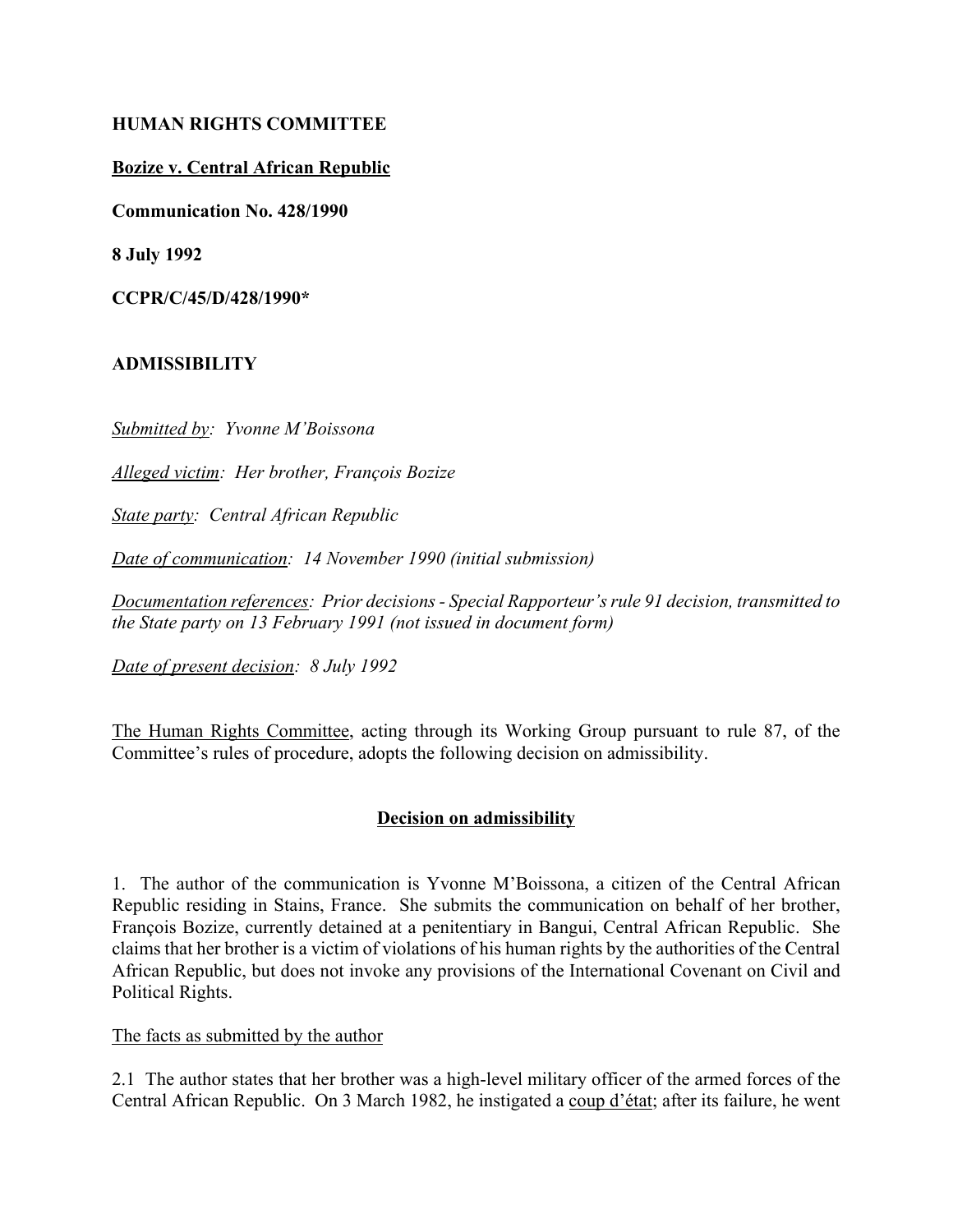into exile in Benin. On 24 July 1989, the author's brother was arrested a hotel in Cotonou, Benin, together with eleven other citizens of the Central African Republic; all were presumed members of the political opposition, the Central African Movement of National Liberation (Mouvement centrafricain de libÈration nationale). On 31 August 1989, Mr. Bozize and the other opposition activists were repatriated by force, allegedly with the help of a Central African Republic military commando allowed to operate within Benin; this "extradition" is said to have been negotiated between the governments of Benin and of the Central African Republic. The forced repatriation occurred without a formal extradition request having been issued by the Central African Republic Government.

2.2 Upon his return to Bangui, Mr. Bozize was imprisoned at Camp Roux, where he allegedly suffered serious maltreatment and beatings. The author claims that her brother was not allowed access to a lawyer of his own choosing, nor to a member of his family. Allegedly, not even a doctor was allowed to see him to provide basic medical care. Furthermore, the sanitary conditions of the prison are said to be deplorable and the food allegedly consists of rotten meat mixed with sand; as a result, the weight of Mr. Bozize dropped to 40 kilograms by the summer of 1990.

2.3 During the night of 10 to 11 July 1990, the prison authorities of Camp Roux reportedly stagemanaged a power failure in the sector of town where the prison is located, purportedly to incite Mr. Bozize to attempt an escape. As this practice is said to be common and invariably results in the death of the would-be escapee, Mr. Bozize did not leave his cell. The author contends that in the course of the night, her brother was brutally beaten for several hours and severely injured. This version of the events was confirmed by Mr. Bozize's lawyer, Maître Thiangaye, who was able to visit his client on 26 October 1990 and who noticed numerous traces of beatings and ascertained that Mr. Bozize had two broken ribs. The lawyer also reported that Mr. Bozize was kept shackled, that his reading material had been confiscated, and that the prison guards only allowed him out of his cell twice a week. Allegedly, this treatment is known to, and condoned by, President Kolingba and the Ministers of Defence and of the Interior.

2.4 The authorities of the Central African Republic consistently maintain that Mr. Bozize indeed attempted to escape from the prison, and that he sustained injuries in the process. This is denied by the author, who points to her brother's weak physical condition in the summer of 1990 and argues that he could not possibly have climbed over the three metre high prison wall.

2.5 Mr. Bozize's wife, who currently resides in France, has requested the good offices of the French authorities. By letter of 29 October 1990, the President of the National Assembly, Laurent Fabius, informed her that the French foreign service had ascertained that Mr. Bozize was alive and that he had been transferred to the Kassai prison in Bangui.

2.6 As to the issue of exhaustion of domestic remedies, it is submitted that criminal proceedings against Mr. Bozize were to have been opened on 28 February 1991, allegedly in order to profit from the momentary absence, due to a trip abroad, of his lawyer. However, the trial was postponed for ìtechnical reasonsî. Since then, the trial has apparently been postponed on other occasions. Mrs. Bozize complains that in months following his arrest, her husband was denied access to counsel; later, the family retained the services of a lawyer to defend him.. The lawyer, however, was denied authorization to visit his client; the lawyer allegedly also suffered restrictions of his freedom of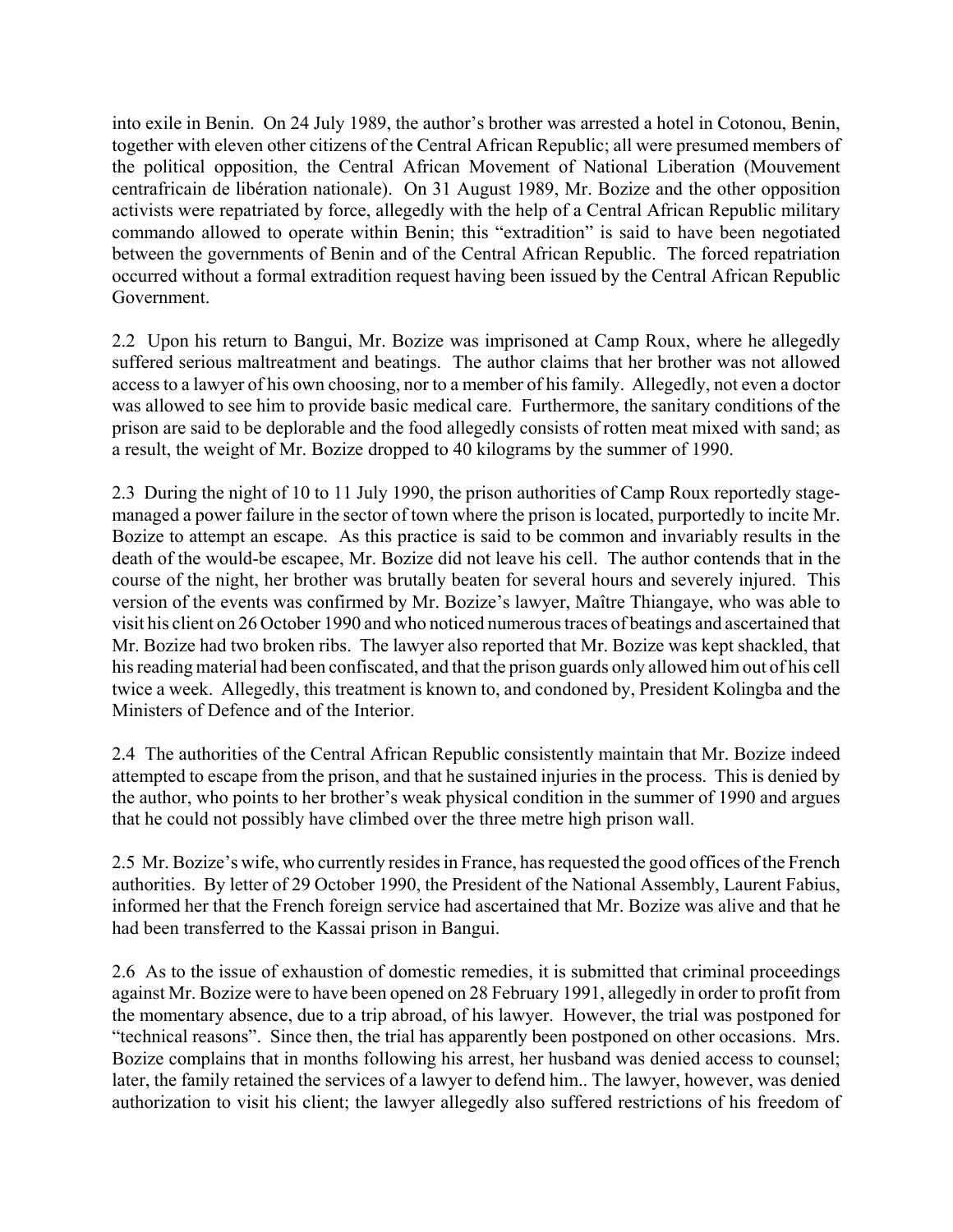movement on account of his client.

# The complaint

3. It is submitted that the events described above constitute violations of Mr. Bozize's rights under the Covenant. Although the author does not specifically invoke any provisions of the Covenant, it transpires from the context of her submissions that her claims relate primarily to articles 7, 9, 10, 14 and 19 of the Covenant.

## Issues and proceedings before the Committee

4.1 By decision of 13 February 1991, the Special Rapporteur on New Communications of the Human Rights Committee transmitted the communication to the State party, requesting it, under rule 91 of the Committee's rules of procedure, to submit information and observations in respect of the admissibility of the communication. The State party did not forward any such information, in spite of two reminders addressed to it on 18 July and 17 September 1991.

4.2 The Committee has ascertained, as it is required to do under article 5, paragraph 2(a), of the Optional Protocol, that the matter has not been submitted to another instance of international investigation or settlement.

4.3 The Committee notes with concern the absence of co-operation from the State party on the matter under consideration. In particular, it observes that the State party has failed to comment on the issue of the admissibility of the communication, despite two reminders addressed to it. It is implicit in rule 91 of the rules of procedure that States parties make available to the Committee all the information at their disposal; this includes, at the stage of admissibility, sufficiently detailed information about domestic remedies pursued by, or available to, the author.

4.4 In the absence of any information about the nature of available remedies and in the light of the State party's failure to cooperate under rule 91 of the rules or procedure, the Committee is unable to conclude that, in the particular circumstances of the case, there are effective domestic remedies available to the author which he would be required to pursue for purposes of the Optional Protocol.

4.5 As to the substance of the author's allegations, the Committee notes that they appear to raise issues under articles 7, 9, 10, 14, paragraphs 1 and 3, and 19 of the Covenant; they should, accordingly, be considered on their merits.

5. The Human Rights Committee therefore decides:

(a) that the communication is admissible in so far as it appears to raise issues under articles 7, 9, 10, 14, paragraphs 1 and 3, and 19 of the Covenant.

(b) that in accordance with article 4, paragraph 2, of the Optional Protocol, the State party shall be requested to submit to the Committee, within six months of the date of transmittal to it of this decision, written explanations or statements clarifying the matter and the measures, if any, that may have been taken by it;